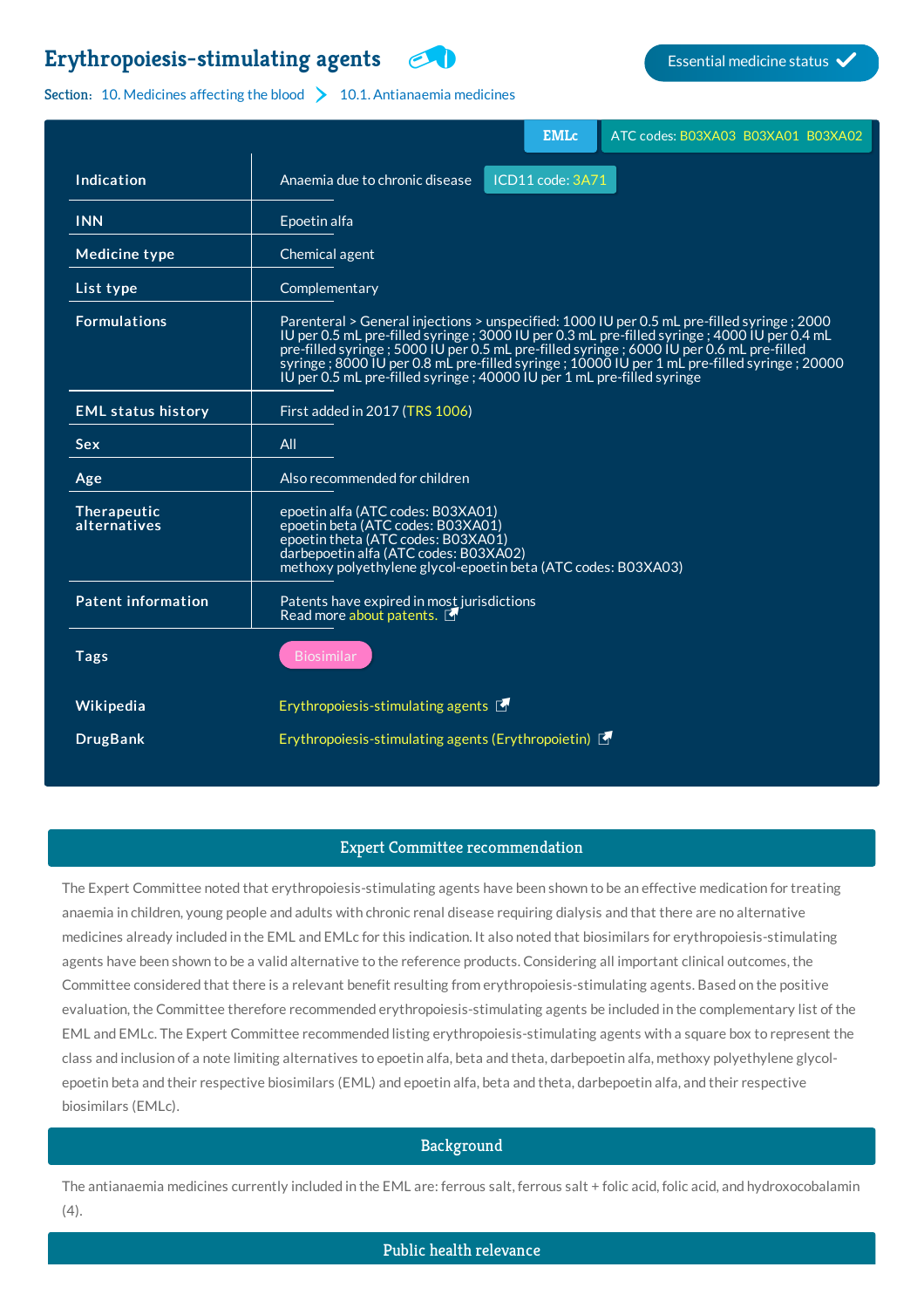Chronic kidney disease is defined as the presence of kidney damage (usually detected as urinary albumin excretion ≥30 mg/day, or equivalent) or reduced kidney function (defined as estimated glomerular filtration rate (GFR) <60 mL/min per 1.73 m2) for 3 or more months, irrespective of the cause. The prognosis for chronic kidney disease and the need for renal replacement therapy (either dialysis or kidney transplant) depend on: the cause of chronic kidney disease; GFR category; albuminuria category; and other risk factors and comorbid conditions (e.g. hypertension, hyperglycaemia, dyslipidaemia, smoking, obesity, history of cardiovascular disease) (2). End-stage renal disease refers to people with stage 5 chronic kidney disease undergoing dialysis and to recipients of kidney transplants. The KDIGO (Kidney Disease: Improving Global Outcomes) initiative recommends beginning dialysis as soon as life-threatening changes occur in fluid, electrolyte and acid–base balance; these usually happen when GFR is 5– 10 mL/min per 1.73 m2. Specifically, starting dialysis is suggested when at least one of the following occurs: • signs or symptoms of renal failure, such as serositis, acid–base or electrolyte abnormalities, pruritus • inability to control volume status • inability to control blood pressure • malnutrition not responsive to dietary interventions • cognitive impairment. Anaemia is one of the most serious complications of chronic kidney disease and end-stage renal disease. Normochromic normocytic anaemia is due mainly to erythropoietin deficiency which itself is caused principally by reduced renal erythropoietin production, presumably reflecting the reduction in the number of erythropoietin-producing cells in the kidneys. To a lesser degree, it is caused by the shortened red cell lifespan. Erythropoietin is the hormone responsible for maintaining the proliferation and differentiation of erythroid progenitor cells in the bone marrow, and renal anaemia can thus be regarded as a hormone deficiency state. According to WHO (5) anaemia is to be diagnosed when Hb falls below: • 13 g/dL (130 g/L) in men  $\geq$  15 years old • 12 g/dL (120 g/L) in non-pregnant women  $\geq$  15 years old or adolescents aged 12–14 years • 11.5 g/dL (115 g/L) in children aged 5–11 years • 11 g/dL (110 g/L) in pregnant women, or children aged 6-59 months. If left untreated, anaemia in chronic kidney disease may cause deterioration in cardiac function, poor cognition and mental acuity, and fatigue. There are also associations with an increased risk of morbidity and mortality, principally due to cardiac disease and stroke (6). Chronic kidney disease affects approximately 8–16% of the adult population worldwide (7). The overall lifetime incidence of chronic kidney disease rises with age, with approximately 50% of Stage 3a+ incidents occurring after age 70 years. The overall lifetime incidence of end-stage renal disease has been estimated at 3.6% (8). The incidence and prevalence of chronic kidney disease seem remarkably consistent globally, if not always well documented, whereas the distribution of those receiving renal replacement therapies (dialysis and transplantation) varies by country. About 2.2 million people receive dialysis globally, projected to be 5.4 million by 2030 (9). Anaemia is one of the several complications of chronic kidney disease. Its prevalence (from any cause) in patients with renal failure is about 15% in USA (10). In chronic kidney diseases end stages, about half of all patients are severely anaemic. The main impact of anaemia on organ function is reduced oxygen delivery to tissues, leading to debilitating symptoms such as fatigue, exercise intolerance, impaired cognitive function, sleep disorder, altered haemostasis, and depressed immune function. Anaemia in patients with chronic kidney disease is associated with decreases in cardiac and renal functions and impaired quality of life and poses a significant clinical and economic burden on health-care systems. Anaemia is also associated with a high prevalence of cardiovascular diseases in renal patients, with consequent higher morbidity and mortality: cardiovascular diseases are reported to account for more than 50% of deaths in these patients (11). In children, iron deficiency and Hb lower than 11.8 g/dL (118 g/L) have also been associated with cognitive impairment (12).

#### **Benefits**

The application summarizes evidence on the effectiveness and safety of ESAs, including branded medicinal products and biosimilars, for the treatment of anaemia in end-stage chronic kidney disease in adults and children undergoing dialysis. The review includes up-to-date systematic reviews of randomized controlled trials (RCTs) and other types of evidence syntheses (e.g. health technology assessment (HTA) reports, clinical guidelines if developed following a systematic approach) and pharmacoeconomic analyses comparing erythropoietins (epoetin alfa, beta, theta, zeta), darbepoetin alfa, and CERA with: • no intervention, placebo, standard care • other ESAs • other interventions (e.g. iron supplementation, androgen) • different dosages and administration schedules of the same ESA • branded versus biosimilar products. Eight systematic reviews (13-20), three clinical guidelines (1,6, 21), two HTA reports (22, 23) , five cost-analyses (described in the Costs section), one RCT published in 2015 but not included in the evidence synthesis reports (24) and one meta-regression study (25) were included. Adults Several sources of information provided useful information (16, 18, 20, 24), but the main source was a 2014 network meta-analysis that summarizes 56 studies for a total of 15 596 participants (17). This compared the efficacy and safety of different ESAs (epoetin alfa and beta, darbepoetin alfa, or CERA, and biosimilar ESAs, with each other, with placebo or with no treatment). Epoetin alfa and beta vs placebo/no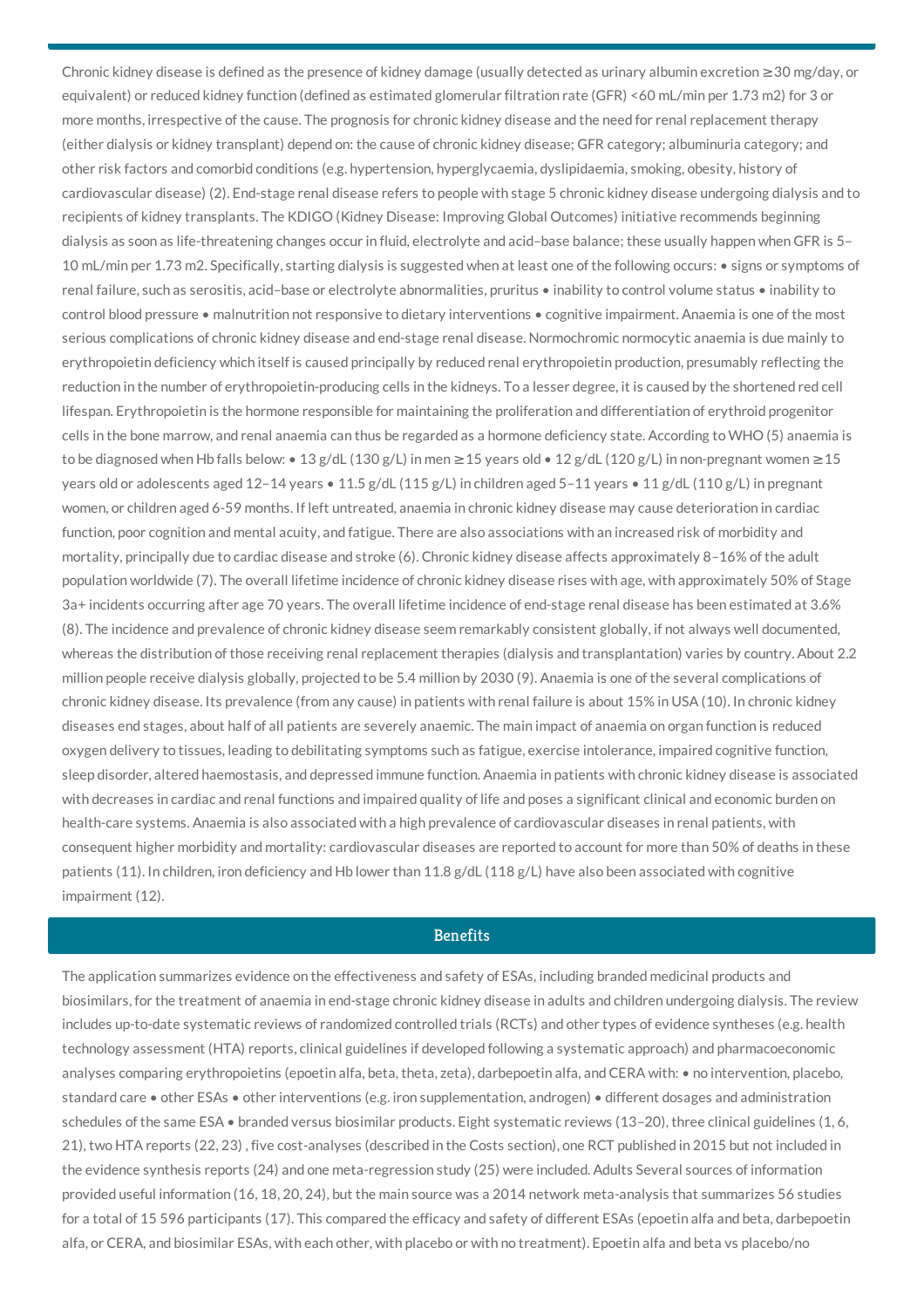treatment/standard care (see Summary of Findings 1) The evidence suggests that there are no differences in all-cause mortality and major cardiovascular events (stroke, myocardial infarction), presumably because of a paucity of data on these outcomes. Epoetin alfa and beta consistently reduced the risk of requiring blood transfusions. They do not appear to affect the risk of vascular access thrombosis but increase the risk of hypertension. The quality of evidence was judged to be low for all-cause mortality, major cardiovascular events and vascular access thrombosis because of the unclear risk of selection bias and the imprecision of the estimates. The effect of epoetin alfa and beta in reducing the number of blood transfusions and increasing the risk of hypertension was supported by high-quality evidence. However unclear, the risk of selection bias appears negligible in the light of the magnitude of these effects. These results seem to be consistent between industry-sponsored and other sponsorship trials. Darbepoetin vs other ESAs (epoetin alfa and beta, CERA) (see Summary of Findings 2) There is no evidence of a difference between darbepoetin and other ESAs (epoetin alfa, beta, CERA) in terms of all-cause mortality, major cardiovascular events (stroke, myocardial infarction), hypertension, vascular access thrombosis and Hb levels. The evidence suggests that darbepoetin reduces the risk of requiring blood transfusions compared with epoetin alfa but not with CERA. The quality of evidence was judged to be very low to moderate, mainly because of the unclear risk of selection bias, the imprecision of the estimates and the suspicion of selective reporting of outcomes. It is worthy of note that the effect of darbepoetin in reducing blood transfusions was supported by highquality evidence. These results were driven largely by industry-sponsored trials. CERA vs epoetin alfa and beta (see Summary of Findings 3) CERA appears to be similar to epoetin alfa and beta in terms of all the outcomes evaluated. However, the quality of evidence supporting these findings was judged to be very low and low because of the unclear risk of selection bias, the imprecision of the estimates and the suspicion of selective reporting of outcomes. These results were driven largely by industry-sponsored trials. Originators (epoetin alfa) vs biosimilars (see Summary of Findings 4) There were no differences between the originator epoetin alfa and its biosimilars in terms of all-cause mortality, major cardiovascular events (stroke, myocardial infarction), blood transfusions and vascular access thrombosis. The risk of hypertension seemed lower with biosimilars. The quality of evidence was generally judged to be low because of the unclear risk of selection bias and the imprecision of the estimates; the exception was the findings on hypertension, supported by evidence of moderate quality due only to unclear risk of selection bias. These results appear to be consistent between industry-sponsored and other sponsorship trials. Quality of life A systematic review updated to November 2015 specifically assessed the effect of achieving higher Hb targets on quality of life of patients with chronic kidney disease, including those undergoing dialysis (14). Of the 17 studies considered, 12 were in the non-dialysis population, four in the dialysis population, and one in a combined sample. Overall, the review showed that higher versus lower Hb targets resulted in only small and, in many cases, nonsignificant changes in scores of several health-related quality-of-life tools, both in the overall population and in the 2433 patients undergoing dialysis. In the latter subgroup, differences in physical functioning, vitality and social functioning measured as components of SF-36 (36-Item Short Form Health Survey) were 1.65 (95% confidence interval (CI) −7.22 to 10.52), −1.73 (95% CI −13.95 to 10.49), and −0.70 (95% CI −21.19 to 19.79), respectively. Differences were not statistically significant in the subgroup analysis that included only studies with low risk of bias. Immunogenic potential (risk of developing anti-drug antibodies) Biosimilars appear substantially equivalent to epoetin alfa in terms of Hb response and requirements for blood transfusion (see Summary of Findings 4). The quality of evidence supporting these findings is generally low. There are some concerns about the different potential risk for developing drug-associated antibodies, especially with regard to the interchangeability of originators and biosimilars and switching from one to the other. These concerns were addressed in a comprehensive systematic review of immunological reactions induced by treatment with biosimilar ESAs in patients with chronic kidney disease (13). The review included 14 RCTs and seven observational studies; 14 studies involved patients with end-stage renal disease undergoing dialysis. None of these studies indicated any important difference in efficacy between the original product and its biosimilar. Drug-associated antibodies were found in six of the 14 RCTs and six of the seven observational studies. However, the authors noted that inadequate and non-validated analytical methods were applied. No data were available on the clinical implications and reversibility of drug-associated antibodies and induction of resistance, and no data demonstrated immunological or clinical consequences of switching between products. Children Although children differ substantially from adults, those caring for adult and paediatric patients with chronic kidney disease share largely the same concerns regarding the diagnosis and management of anaemia. Since evidence in children is generally scarce and of low quality, generalization from evidence in adults is unavoidable. A 2010 review identified two RCTs in children with end-stage renal disease (26, 27); a 2014 review by the same authors included one additional study on darbepoetin (28). Additional information can be found in the Clinical practice guidelines and clinical practice recommendations for anemia in chronic kidney disease issued by the National Kidney Foundation, which include non-randomized studies and data from registries (21). The most robust evidence for using ESA products in children is related to epoetin alfa and beta, with some preliminary data on darbepoetin. Compared with epoetin in children with chronic kidney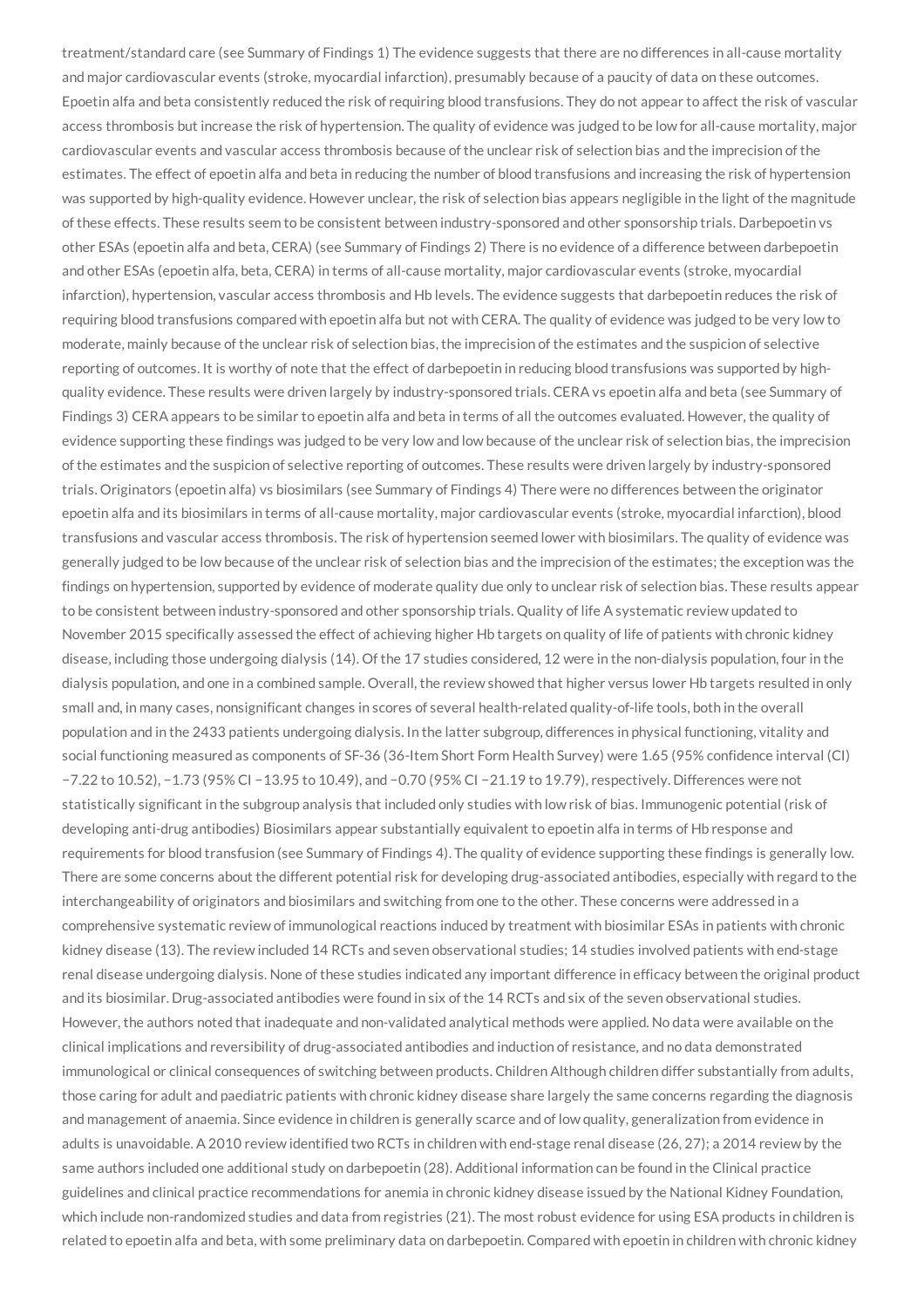disease stages 4 and 5, darbepoetin alfa had uncertain effects on the need for blood transfusion and risk of progression to renal replacement therapy, all-cause mortality, hypertension, dialysis vascular access thrombosis, exceeding Hb target level and injection site pain, as well as Hb levels during treatment (18). Children in the North American Pediatric Renal Transplant Cooperative Study database from 1992 to 2001 with Hb lower than 9.9 g/dL compared with those with Hb more than 9.9 g/dL had a high risk for mortality (adjusted relative risk, 1.52; 95% CI 1.03–2.26). Patients with more severe anaemia also had an increased risk of hospitalization. In a multicentre single-arm interventional trial evaluating 22 children (4 months to 16 years) with chronic kidney disease, treatment of anaemia with recombinant erythropoietin was associated with a significant increase in intelligence quotient, although the relative increase in Hb levels was small (Hb baseline  $9.2 \pm 1.6$  vs final  $9.7 \pm 1.7$  g/dL) (21, 29).

### Harms

The main safety concern linked to the use of ESAs in patients with chronic kidney disease is increases in the risk of death, myocardial infarction, stroke and other serious cardiovascular events. This is related to ESA doses targeting Hb of 11 g/dL and above. No trial has identified a Hb target level, ESA dose or dosing strategy that does not raise these risks. The lowest effective dose is therefore recommended (30). All proprietary ESAs raised the odds of hypertension compared with placebo, while the effect of biosimilar ESAs on hypertension was less certain (17). Since 2000, cases of aplasia (i.e. pure red cell aplasia, PRCA) and severe anaemia, with or without cytopenia, associated with neutralizing antibodies to erythropoietin, were reported in Europe and in USA, primarily in patients with chronic kidney disease given the medicine by SC injection. This was probably due to the interaction of stabilizing agent and part of the pre-filled syringes. Despite modifications in the pre-filled syringes new cases of antibodyassociated PRCA are still reported, although the size of the phenomenon is limited (31). Based on time of exposure, PRCA incidence was 35.8/100 000 patient-years (95% CI 7.4–104.7) for epoetin alfa, 14.0/100 000 patient-years (95% CI 1.7–50.6) for epoetin beta and darbepoetin (11). No cases of PRCA emerged from the clinical development of biosimilars of epoetin alfa. However, sudden loss of efficacy and confirmed cases of PRCA were reported in a cluster of 23 Thai patients receiving regionally manufactured SC epoetin not approved in Europe (32, 33). High doses of erythropoietin may be associated with nephrogenic fibrosing dermopathy (34). A major issue in ESA use relates to the Hb target. It is generally known that targeting higher Hb levels in chronic kidney disease raises the risks for stroke, hypertension and vascular access thrombosis and probably increases the risks of death, serious cardiovascular events and end-stage renal disease (19). A systematic review with meta-regression of RCTs of ESAs in patients with chronic kidney disease examined whether a gradient of doses was associated with these potential harms, adjusting for the target or achieved Hb level (25). The authors identified an association between the first 3-month and total study period mean ESA dose and all-cause mortality, both in unadjusted models and models adjusting for target Hb. When restricting the analyses to dialysis patients, the association persisted in both the unadjusted and adjusted analyses. The lack of adjustment for other factors such as comorbidities and inflammatory markers, and inadequate control for treatment-by-indication bias and ecological fallacy, are limitations of this meta-regression analysis. In any case, these findings support the widely accepted use of more conservative dosing regimens for the treatment of patients with chronic kidney disease. Recent systematic reviews have suggested that aiming at Hb levels similar to those in healthy adults involves a significantly higher risk of all-cause mortality (16, 19). The first-generation ESAs (epoetin alfa and epoetin beta) have to be administered frequently, up to three times a week. This led to development of ESA agents with longer half-life (darbepoetin alfa, CERA) and consequent lower dosing frequency. The dosing schedules of darbepoetin once a week or once every 2 weeks and of CERA once a month offer many potential advantages to both patients and caregivers (35). However, the impact of these advantage should be considered in the light of the frequency of dialysis, which for most patients is three times a week. It remains unclear whether the new, longer-acting ESAs, given less frequently, offer the same efficacy and safety as older ESAs. A Cochrane systematic review updated in 2013 (16) sought to establish the optimal frequency of ESA administration. The review included 33 studies involving 5526 participants and concluded that longer-acting ESA (darbepoetin and CERA) given at 1–4-week intervals were non-inferior to ESA given 1–3 times a week in terms of achieving Hb targets, without any significant differences in adverse events in haemodialysis patients. The rapidly growing clinical experience with biosimilars has confirmed that their safety profile is in line with that of the reference products in terms of cardiovascular and thromboembolic events and immunogenicity data. In general, the known safety profile of ESAs as a class can be extended to biosimilars (36).

## Cost / cost effectiveness

The application identified five cost-analyses. Four of them (37–40) and two HTA reports (22, 23) form the basis of the evidence reported here. Studies that evaluated different Hb targets showed that achieving higher Hb is not a cost-effective strategy, with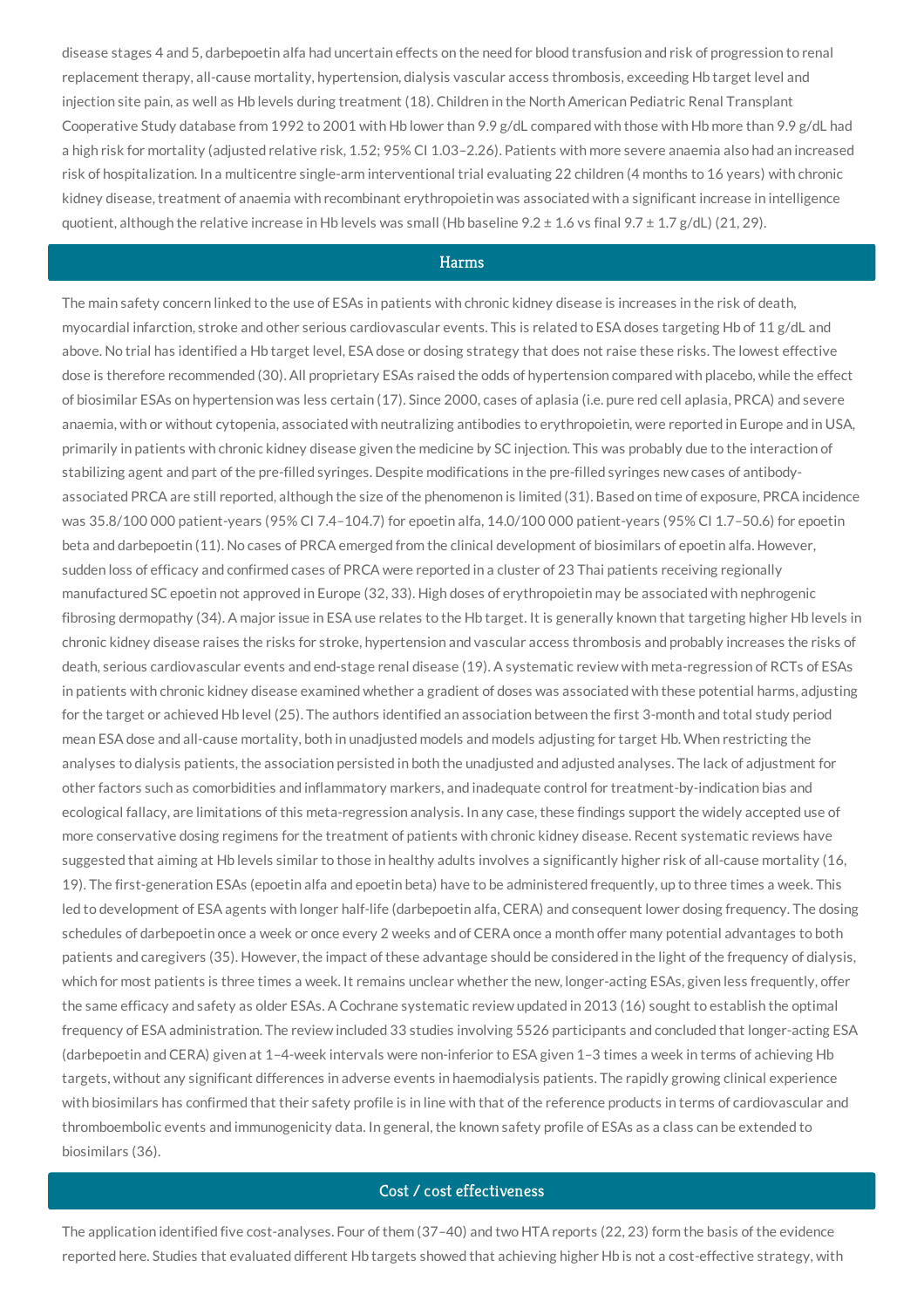mortality, hospitalization and utility estimates as major drivers of costs. When the initial Hb levels in haemodialysis patients were below 9 g/dL, providing epoetins in order to reach 10 to 11 g/dL was less costly and more effective than higher or lower Hb levels. Reported cost/QALY (quality-adjusted life- year) ratios ranged from US\$ 931/QALY to US\$ 677 749/QALY across five studies comparing ESAs with red blood cell transfusions. One retrospective study on the relative utilization and cost of ESAs in patients switched from epoetin to darbepoetin showed that the median dose:conversion ratio for each haemodialysis centre ranged from 288:1 to 400:1 and the average annual per-patient saving from US\$ 2140 to US\$ 4711. The authors concluded that switching patients from epoetin to darbepoetin maintained clinical benefits while considerably reducing costs. The study was conducted by independent researchers with an unrestricted grant from the darbepoetin producer (39). Another systematic review examined whether once-monthly CERA gave better cost–effectiveness or even cost saving compared with other ESAs. Review findings were contradictory, some demonstrating an increase in costs associated with CERA and others a cost reduction (40). It is expected that the introduction of biosimilars of epoetin will have an impact on prices and drug market. Price differences between biosimilars and originators has been broadly estimated at between 10% and 34%, although current evidence is limited (41). An estimate of biosimilar-related savings from 2007 to 2020 in eight European countries (Germany, France, Italy, Poland, Romania, Spain, Sweden and United Kingdom) was provided in a report supported by Sandoz Pharmaceuticals (42). On the basis of the data provided by IMS Health, the report evaluated how biosimilars can help in reducing health-care expenditure over the long term, through the increased use of biosimilars rather than originators. The estimated cumulative saving for biosimilar epoetins was €9.4–11.2 billion, subject to the expected market share trend and scenarios. The expected savings amount to 21.4–25.5% of the estimated €43.8 billion expenditure without the market entry of biosimilars. Cost saving should be weighted and evaluated considering the different penetration of biosimilars in different countries. IMS data up to 2011 showed that overall biosimilar sales are still a relatively small segment of the European market but that annual growth is strong. For epoetins, the highest uptake was reported in Germany, Greece and Sweden (43).

### Availability

ESAs are licensed globally for treatment of symptomatic anaemia associated with chronic kidney disease. With the expiry of patent protection for epoetin alfa in Europe in 2007, biosimilar erythropoietins – e.g. epoetin alfa (Binocrit, Abseamed, Epoetin alfa Hexal), epoetin zeta (Retacrit, Silapo) – were introduced on the market (36). The patents on darbepoetin (Aranesp) expired in Europe in 2016 and will expire in USA in 2024 (42). Darbepoetin alfa "similar biologic" drugs (Actorise, Cresp, Darbatitor) are available in India (42). To be licensed in countries with stringent regulatory agencies, such as USA and countries of the European Union, a new epoetin claimed to be similar to a reference marketed product needs to undergo a proper comparability exercise, i.e. the head-tohead comparison, to establish similarity in quality, safety and efficacy (44). The stringent regulatory criteria and the need to provide a comprehensive data package have often been seen as putting an unnecessary burden (and cost) on the development and licensing processes, leading to delays in access to biosimilars. On the other hand, these criteria are meant to provide a sufficient level of evidence and extrapolation to reduce the concerns of both patients and health-care professionals about the use of biosimilars. Nevertheless, the adoption of such criteria is a matter of debate in clinical practice, with particular regard to the acceptability of switching from a reference drug to its biosimilars. However, pre-marketing trials and, above all, post-marketing drug-utilization data have helped, consolidating not only the therapeutic equivalence of the two products but also the safety of switching from reference to biosimilar products (45–47).

#### Other considerations

The application did not include peginesatide because of the safety concerns reported post-marketing, including serious hypersensitivity reactions such as anaphylaxis, which may be life-threatening or fatal. In 2013, the FDA recalled all lots of injectable peginesatide (Omontys) because of 19 reports of anaphylaxis (including three deaths) after the first dose in patients receiving dialysis (48).

<sup>1.</sup> Kidney Disease: Improving Global Outcomes 2012 Clinical practice guideline for the evaluation and management of chronic kidne y disease. Kidney Int Suppl. 2013;3(1):1–150.

<sup>2.</sup> Kidney Disease: Improving Global Outcomes Clinical practice guideline for anemia in chronic kidney disease. Kidney Int Suppl. 201 2;2(4):279–335.

<sup>3.</sup> DynaMed Plus. Anemia of chronic kidney disease [Internet]. Ipswich, MA: EBSCO Information Serices; 2016 (https://www.dyname d.com/topics/dmp~AN~T905401, accessed 13 March 2017).

<sup>4.</sup> The selection and use of essential medicines. Report of the WHO Expert Committee, 2015 (including the 19th WHO Model List of Essential Medicines and the 5th WHO Model List of Essential Medicines for Children). Geneva: World Health Organization; 2015 (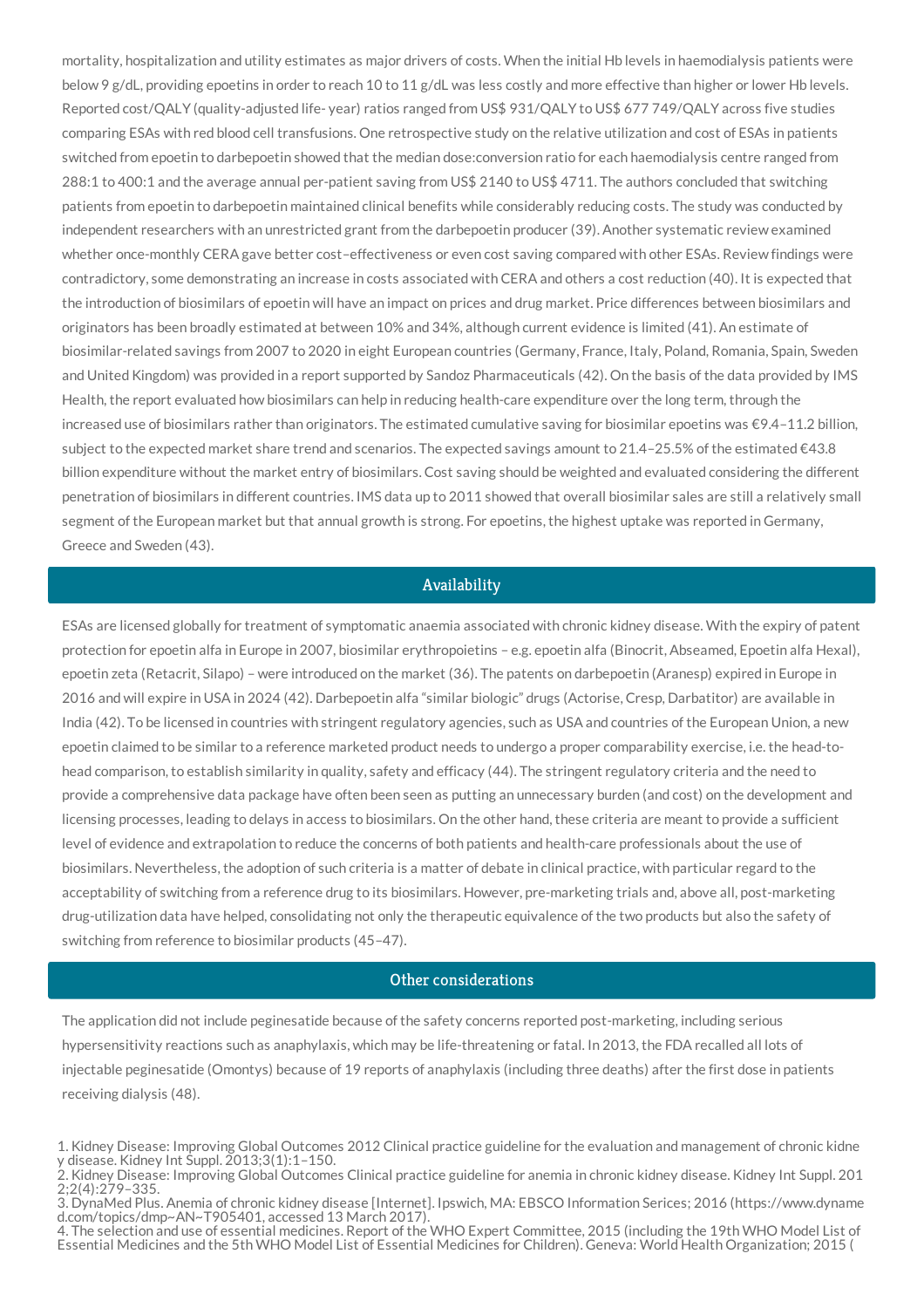WHO Technical Report Series, No. 994).

5. Haemoglobin concentrations for the diagnosis of anaemia and assessment of severity. Geneva: World Health Organization; 2011 ( http://www.who.int/vmnis/indicators/haemoglobin/en/, accessed 13 March 2017).

6. Chronic kidney disease: managing anaemia. London: National Institute for Health and Care Excellence; 2015 (NICE guideline, NG8 ; https://www.nice.org.uk/guidance/ng8, accessed13 March 2017).

7. Jha V, Garcia-Garcia G, Iseki K, Li Z, Naicker S, Plattner B et al. Chronic kidney disease: global dimension and perspectives. Lancet. 2013;382(9888):260–72.

8. Grams ME, Chow EK, Segev DL, Coresh J. Lifetime incidence of CKD stages 3-5 in the United States. Am J Kidney Dis. 2013;62(2): 245–52.

9. Horspool S. The global burden of CKD: a call for serious action. Cranford, NJ: International Society of Nephrology; 2013 (http://ww w.theisn.org/news/item/2896-the-global-burden-of-ckd-a-call-for-serious-action, accessed 13 March 2017).

10. Stauffer ME, Fan T. Prevalence of anemia in chronic kidney disease in the United States. PLoS One. 2014;9(1):e84943.

11. Macdougall IC. Anaemia of chronic kidney disease. Medicine.35(8):457–60.

12. Halterman JS, Kaczorowski JM, Aligne CA, Auinger P, Szilagyi PG. Iron deficiency and cognitive achievement among school-aged children and adolescents in the United States. Pediatrics. 2001;107(6):1381–6.

13. Arnlind MH, Fryklund L, Vitols S, Bertilsson G. Biosimilar erythropoiesis-stimulating agents and the risk of developing anti-drug a ntibodies – a systematic review. Eur J Clin Pharmacol. 2016;72(10):1161–9.

14. Collister D, Komenda P, Hiebert B, Gunasekara R, Xu Y, Eng F et al. The effect of erythropoietin-stimulating agents on health-rela ted quality of life in anemia of chronic kidney disease: a systematic review and meta-analysis. Ann Intern Med. 2016;164(7):472–8. 15. Coronado Daza J, Marti-Carvajal AJ, Ariza Garcia A, Rodelo Ceballos J, Yomayusa Gonzalez N, Paez-Canro C et al. Early versus d

elayed erythropoietin for the anaemia of end-stage kidney disease. Cochrane Database Syst Rev. 2015;(12):CD011122. 16. Hahn D, Cody JD, Hodson EM. Frequency of administration of erythropoiesis-stimulating agents for the anaemia of end-stage kid

ney disease in dialysis patients. Cochrane Database Syst Rev. 2014;(5):CD003895. 17. Palmer SC, Saglimbene V, Mavridis D, Salanti G, Craig JC, Tonelli M et al. Erythropoiesis-stimulating agents for anaemia in adults with chronic kidney disease: a network meta-analysis. Cochrane Database Syst Rev. 2014;(12):CD010590.

18. Palmer SC, Saglimbene V, Craig JC, Navaneethan SD, Strippoli GF. Darbepoetin for the anaemia of chronic kidney disease. Cochra ne Database Syst Rev. 2014;(3):CD009297.

19. Palmer SC, Navaneethan SD, Craig JC, Johnson DW, Tonelli M, Garg AX et al. Meta-analysis: erythropoiesis-stimulating agents i n patients with chronic kidney disease. Ann Intern Med. 2010;153(1):23–33.

20. Wilhelm-Leen ER, Winkelmayer WC. Mortality risk of darbepoetin alfa versus epoetin alfa in patients with CKD: systematic revi ew and meta-analysis. Am J Kidney Dis. 2015;66(1):69–74.

21. KDOQI Clinical practice guidelines and clinical practice recommendations for anemia in chronic kidney disease. Am J Kidney Dis. 2006;47(5 Suppl 3):S11–145.

22. Final appraisal report: methoxy polyethylene glycol-epoetin beta (Mircera®) Roche Products Limited. Penarth, Wales: All Wales Medicines Strategy Group; 2009 (Advice No: 1809; http://www.awmsg.org/awmsgonline/app/sitesearch, accessed 13 March 2017) .

23. Tonelli M, Klarenbach S, Wiebe N, Shrive F, Hemmelgarn B, Manns B. Erythropoiesis-stimulating agents for anaemia of chronic ki dney disease: systematic review and economic evaluation. Ottawa: Canadian Agency for Drugs and Technologies in Health; 2008 (T echnology Teport No. 106; (https://www.cadth.ca/sites/default/files/pdf/459\_Erythropoiesis\_tr\_e.pdf, accessed 13 March 2017).

24. Al-Ali FS, El-Sayed Abdelfattah M, Fawzy AA, Hamdy AF, Abdulla AE. Erythropoietin-stimulating agents in the management of an emia of end-stage renal disease patients on regular hemodialysis: a prospective randomized comparative study from Qatar. Hemodia l Int. 2015;19(1):33–43.

25. Koulouridis I, Alfayez M, Trikalinos TA, Balk EM, Jaber BL. Dose of erythropoiesis-stimulating agents and adverse outcomes in C KD: a metaregression analysis. Am J Kidney Dis. 2013;61(1):44–56.

26. Morris KP, Skinner JR, Hunter S, Coulthard MG. Short term correction of anaemia with recombinant human erythropoietin and re duction of cardiac output in end stage renal failure. Arch Dis Child. 1993;68(5):644–8.

27. Brandt JR, Avner ED, Hickman RO, Watkins SL. Safety and efficacy of erythropoietin in children with chronic renal failure. Pediatr Nephrol. 1999;13(2):143–7.

28. Warady BA, Arar MY, Lerner G, Nakanishi AM, Stehman-Breen C. Darbepoetin alfa for the treatment of anemia in pediatric patie nts with chronic kidney disease. Pediatr Nephrol. 2006;21(8):1144–52.

29. Burke JR. Low-dose subcutaneous recombinant erythropoietin in children with chronic renal failure. Australian and New Zealand Paediatric Nephrology Association. Pediatr Nephrol. 1995;9(5):558-61.

30. FDA News Release. FDA strengthens boxed warnings, approves other safety labeling changes for erythropoiesis-stimulating age nts (ESAs). Silver Spring, MD: U.S. Food & Drug Administration; November 8, 2007 (https://www.fda.gov/NewsEvents/Newsroom/Pr essAnnouncements/2007/ucm109024.htm, accessed 13 March 2017).

31. Safety alerts for human medical products: Aranesp (darbepoetin alfa). Silver Spring, MD: U.S. Food & Drug Administration; 2005. 32. Wish JB. The approval process for biosimilar erythropoiesis-stimulating agents. Clin J Am Soc Nephrol. 2014;9(9):1645–51.

33. Praditpornsilpa K, Tiranathanagul K, Kupatawintu P, Jootar S, Intragumtornchai T, Tungsanga K et al. Biosimilar recombinant hu man erythropoietin induces the production of neutralizing antibodies. Kidney Int. 2011;80(1):88–92.

34. Swaminathan S, Ahmed I, McCarthy JT, Albright RC, Pittelkow MR, Caplice NM et al. Nephrogenic fibrosing dermopathy and highdose erythropoietin therapy. Ann Intern Med. 2006;145(3):234–5.

35. Bennett CL, Spiegel DM, Macdougall IC, Norris L, Qureshi ZP, Sartor O et al. A review of safety, efficacy, and utilization of erythro poietin, darbepoetin, and peginesatide for patients with cancer or chronic kidney disease: a report from the Southern Network on Adv erse Reactions (SONAR). Semin Thromb Hemost. 2012;38(8):783–96.

36. Covic A, Abraham I. State-of-the-art biosimilar erythropoietins in the management of renal anemia: lessons learned from Europe and implications for US nephrologists. Int Urol Nephrol. 2015;47(9):1529–39.

37. Ferguson T, Xu Y, Gunasekara R, Lerner B, Macdonald K, Rigatto C et al. The cost effectiveness of erythropoietin-stimulating age nts for treating anemia in patients on dialysis: a systematic review. Am J Nephrol. 2015;41(2):89–97.

38. Thaweethamcharoen T, Sakulbumrungsil R, Nopmaneejumruslers C, Vasuvattakul S. Cost-utility analysis of erythropoietin for an emia treatment in Thai end-stage renal disease patients with hemodialysis. Value Health Reg Issues. 2014;3:44–9.

39. Jordan J, Breckles J, Leung V, Hopkins M, Battistella M. Conversion from epoetin alfa to darbepoetin alfa: effects on patients' he moglobin and costs to canadian dialysis centres. Can J Hosp Pharm. 2012;65(6):443–9.

40. Schmid H. Cost-effectiveness of continuous erythropoietin receptor activator in anemia. Clinicoecon Outcomes Res. 2014;6:319 –30.

41. Farfan-Portet MI, Gerkens S, Lepage-Nefkens I, Vinck I, Hulstaert F. Are biosimilars the next tool to guarantee cost-containment for pharmaceutical expenditures? Eur J Health Econ. 2014;15(3):223–8.

42. Haustein R, de Millas C, Höer A, Häussle B. Saving money in the European healthcare systems with biosimilars. GaBI Journal. 201 2;1(3-4):120–6.

43. What you need to know about biosimilar medicinal products. A consensus information document. Brussels: European Commission ; 2013 (http://www.medicinesforeurope.com/wp-content/uploads/2016/03/biosimilars\_report\_en.pdf, accessed 13 March 2017).

44. Guidelines on evaluation of smiilar biotherapeutic products (SBPs). Geneva: World Health Organization; 2009 (http://www.who.i nt/biologicals/areas/biological\_therapeutics/BIOTHERAPEUTICS\_FOR\_WEB\_22APRIL2010.pdf, accessed 13 March 2017).

45. D'Amore C, Da Cas R, Rossi M, Traversa G. Switching between epoetins: a practice in support of biosimilar use. BioDrugs. 2016;3 0(1):27–32.

46. Ebbers HC, Muenzberg M, Schellekens H. The safety of switching between therapeutic proteins. Expert Opin Biol Ther. 2012;12( 11):1473–85.

47. Wiecek A, Ahmed I, Scigalla P, Koytchev R. Switching epoetin alfa and epoetin zeta in patients with renal anemia on dialysis: osth